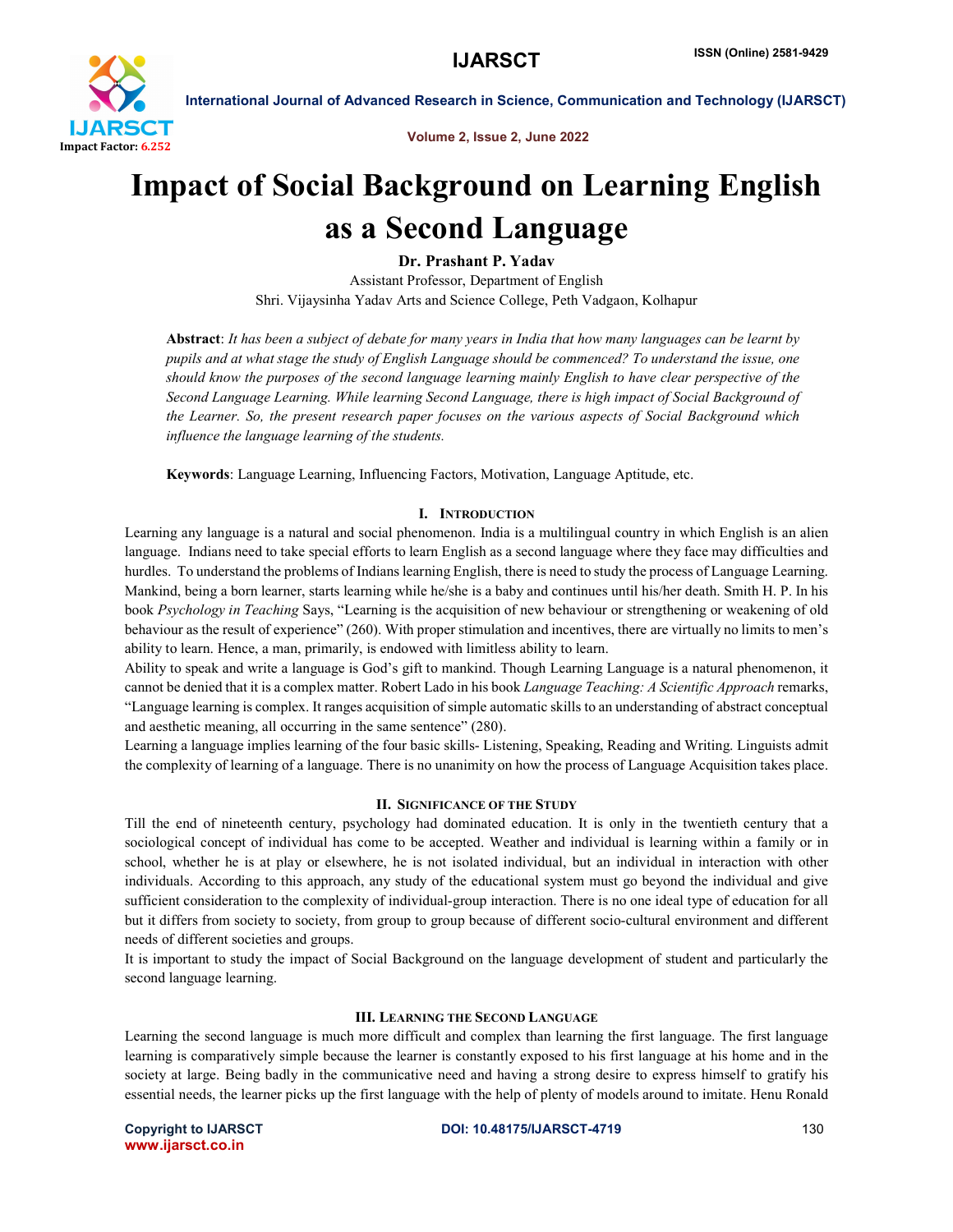

### Volume 2, Issue 2, June 2022

Ward Hough in his book *TESOL: Current Problems and Class-room* aptly remarks "Languages are not taught; they are learnt for they are too complicated to be taught" (13).

Learning the second language is not an unconscious activity, rather, it is a deliberate activity, a social accomplishment. Reasons of this are obvious:

- 1. The child, after learning his mother tongue, has means of communication and does not feel any urgency to learn the second language.
- 2. Its exposure is restricted as the classroom is the only place where the second language is taught and heard and the teacher is the only model to imitate.
- 3. As stated by William Little wood in his book *Foreign and Second Language Learning*, "Language development depends upon the concepts a child forms about the world" (14)

In the case of second language learning, the child has already formed the concept about the world while learning his mother tongue. Hence, while learning the second language, he has to develop an awareness for the new concepts and their relationship with the second language.

Thus, learning the second language is much more complex activity than that of the first language. It is certainly not a more formation of automatic habits.

#### The Purpose of the Second Language Teaching/ Learning in Indian Schools:

It has been a subject of debate for many years in India that how many languages can be learnt by pupils and at what stage the study of English Language should be commenced? To understand the issue, one should know the purposes of the second language study mainly English to have clear perspective of the Second Language Learning.

It is the admitted fact that regional languages are important but it does not mean that the national language of the country can be ignored completely. Above all, the study of foreign language i.e., English has its own importance. Now the question arises which language should be given the top most position in the country? Regional language or mother tongue of the student should be given first preference because it is the most suitable language as a medium of instruction for the child to begin its study. The national language of the country should come at number two and the study of English should come after the national language.

While learning Second Language, there is high impact of Social Background of the Learner. So, the present research paper focuses on the various aspects of Social Background which influence the language learning of the students.

# Factors Influencing Learning the Second Language:

The Second Language is alien to the child's context and environment. Hence, learning the second language is influenced by various factors. They can be summed as:



# Figure 1.1:

These are some of the important factors influencing the second language learning. While learning English as a second language, these factors affect the English learning capacity of the student.

www.ijarsct.co.in

Copyright to IJARSCT **DOI: 10.48175/IJARSCT-4719** 131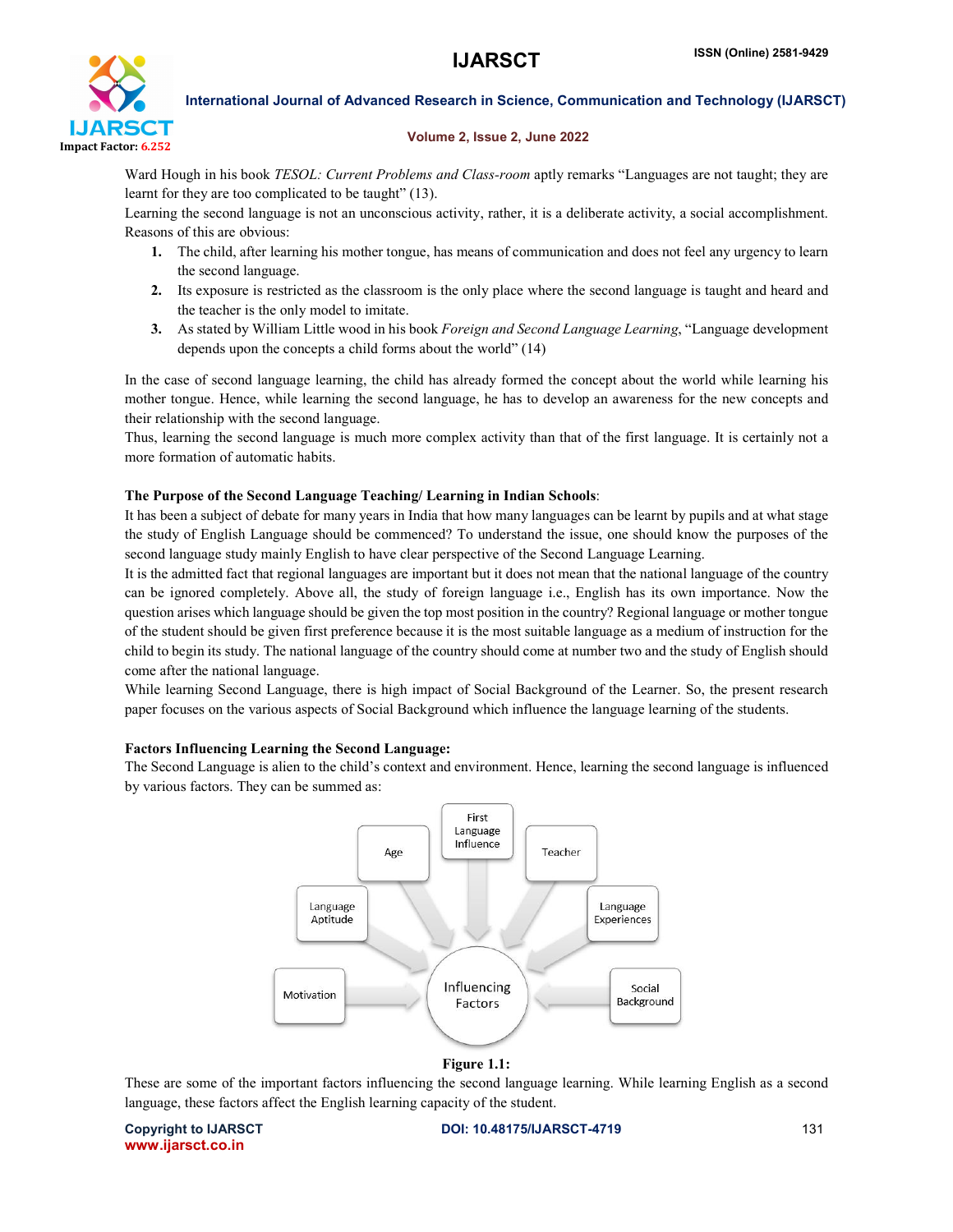

Volume 2, Issue 2, June 2022

### The Social Background and Language Development:

Man is primarily a social animal. His life gets meaning only if it is collective and co-operative. For proper growth of mankind, the sense of belongingness first to family, then for the neighbourhood, the community, the nation and the world is essential. Self-realization and self-expression is possible only in the context of society. Human nature and personality are the results of sociological behaviour and reactions. The contact with other human beings influences the thoughts and actions of the man through which he/ she learns to act, react, interact, adjust, readjust and respond.

Education is a manmade process influenced by the social structure. The social influences play vital role in the education process as the biological, psychological and philosophical factors.

The language development of child is also largely influenced by the social factors. A child may be endowed with potentialities for language growth, yet the direction, rate and quality of his language development depends mainly upon the human group to which he belongs as well as his social environment. Language development among children, belonging to the different social groups, varies the way of their thinking, acting and living is different. The community, institution, the governmental agencies and mass media also affect the language development of the child as language teaching and learning takes place within the sociological context. Following diagram shows the impact of social context on language learning.



Figure 1.2: Social Background and Language Development

Any type of human learning is the outcome of innate ability and social background. While, learning English language which is alien to Indian students, social background influences in a great extent.

Social background includes personal background like religion, caste, locality, occupation. The family background is also part of social background. The nature of family, total members in the family, the condition of family come in this category. The third aspect of social background is Home. The type of home and facilities available in the home are the important components of home. Another important factor of social background is Economic condition. Surrounding and educational background are also the parts of social background. All these factors collectively influence on the learning in general and language learning ability in particular.

# IV.CONCLUSION

Every Indian classroom is full of pupils from various social background. They vary in social, economic and educational levels. Their problems and needs are also different to each other. Their social background affects their educational achievement in general and English language learning in particular.